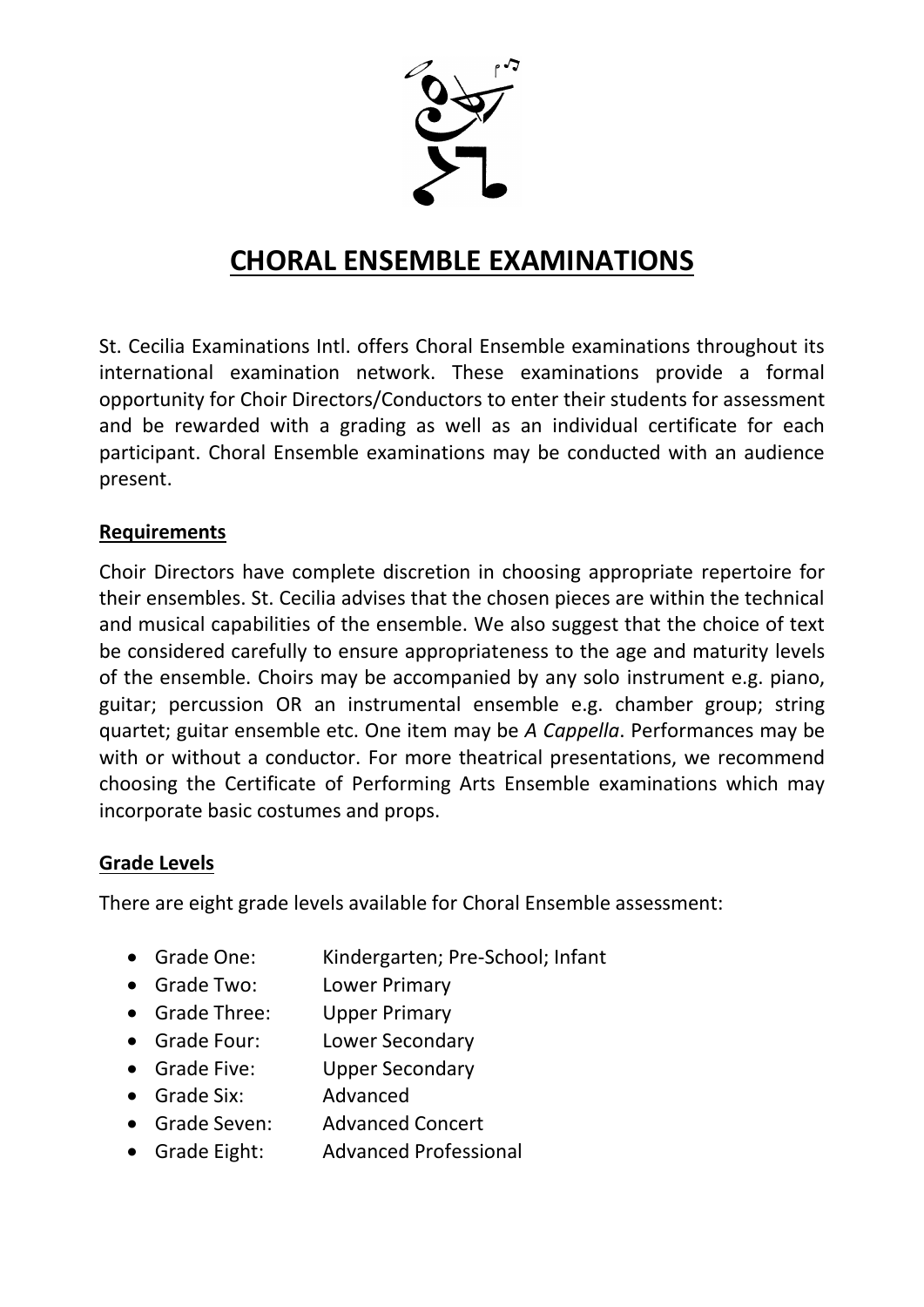## **Performance Timings**

Any number of items may be presented but minimum and maximum time restrictions must be observed for each level:

- Grade One: 8-10 minutes
- Grade Two: 10-20 minutes
- Grade Three: 12-25 minutes
- Grade Four: 15-30 minutes
- Grade Five: 15-35 minutes
- Grade Six: 20-40 minutes
- Grade Seven: 20-45 minutes
- Grade Eight: 30-60 minutes

#### **Setting Up and Venue Requirements**

Venue hire, including appropriate insurance is the responsibility of the Choral group(s). Venues must be comfortable and adhere to health & safety regulations. The venue must be set up and ready for performances before the examiner arrives. A desk must be provided for the examiner and this should be placed in a central location of the venue in order for the examiner to easily see and hear the performances. Adequate lighting must be provided. Amplification may be incorporated into the performance for subtle enhancement only.

#### **Assessment Criteria**

Performances will be assessed according to, but not restricted to, the following criteria:

- Choice of items including appropriate programming and timing
- Tonal balance
- Volume including dynamics
- Clarity of sound and diction
- Accuracy of part singing intonation; timing
- Performance and stage discipline
- Audience engagement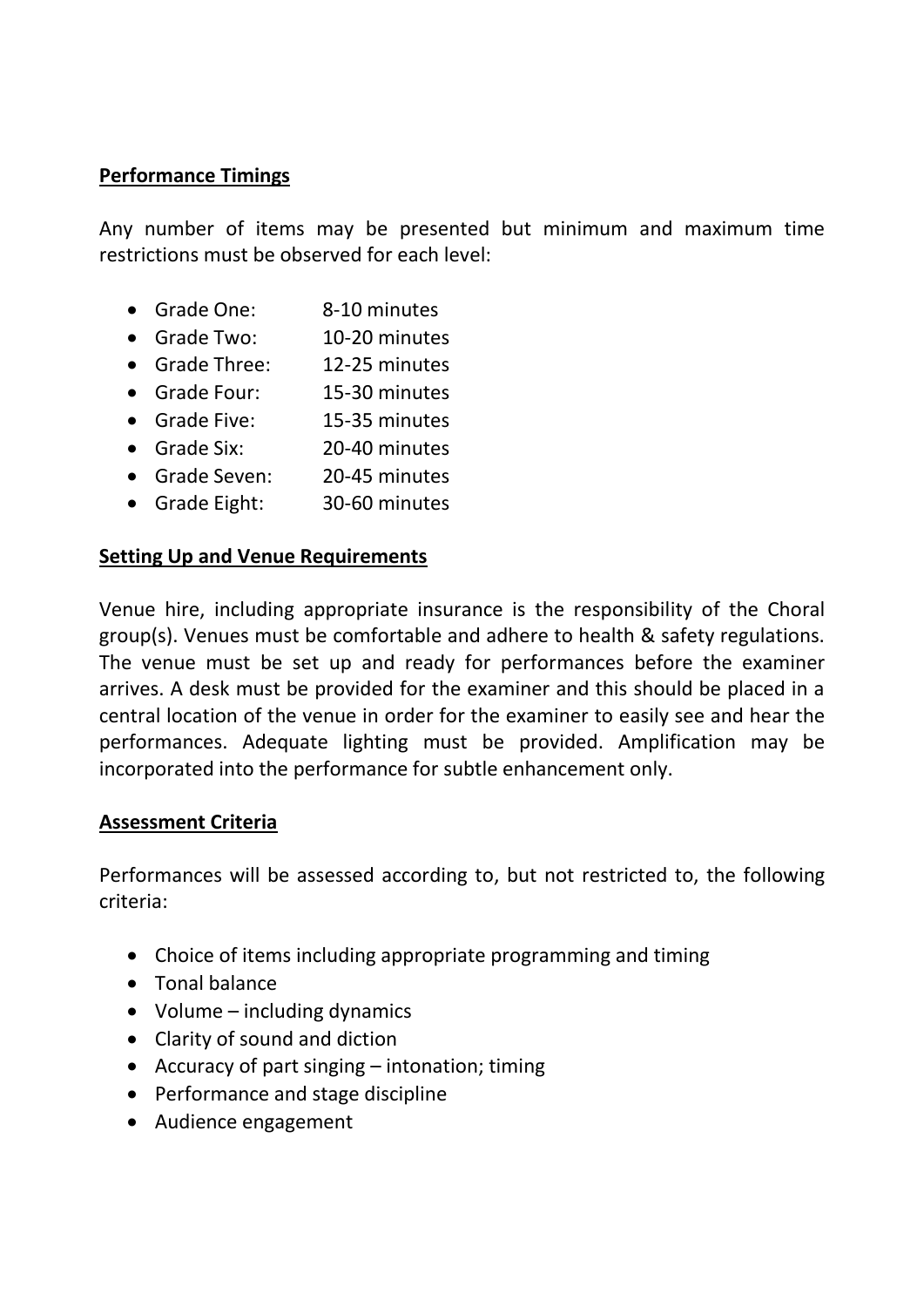#### **Written Programme**

The examiner must be provided with a written programme which clearly outlines the items to be performed. Items must include the composer's name and dates as well as some general information about each piece to be performed. Some background details on the Choral group should be included e.g. average age of the performers; the history of the group; past performances; public successes – *competitions, participation in local concerts, tours etc.* The programme may be enhanced with relevant photographs, diagrams or pictures.

## **Addressing the Audience**

Whilst not compulsory, the Conductor, Director or a designated choir member may address the audience in order to introduce items and/or provide background details about the choir group.

#### **Marking System**

The examiner will award the choir with a percentage score. The following categories apply:

| $\bullet$ 65% - 74% | <b>Pass</b>                  |
|---------------------|------------------------------|
| $\bullet$ 75% - 84% | Pass with Merit              |
| $\bullet$ 85% - 89% | Pass with Distinction        |
| $\bullet$ 90%-100%  | Pass with Higher Distinction |

All choir members will receive an individual certificate which states the member's name, the name of the Choir, the grade level and the result. The Choir Conductor/Director will also receive a specialised certificate.

## **Entry Details 2018**

Entry may be made after first consulting the Administration of St Cecilia Examinations Tel: 1800 675 292 or Email: [info@st-cecilia.com.au](mailto:info@st-cecilia.com.au) An entry form must be completed for each Choral group, attached to which should be the names of each member as well as the Choir conductor's/director's name. Entry forms are available from St. Cecilia.